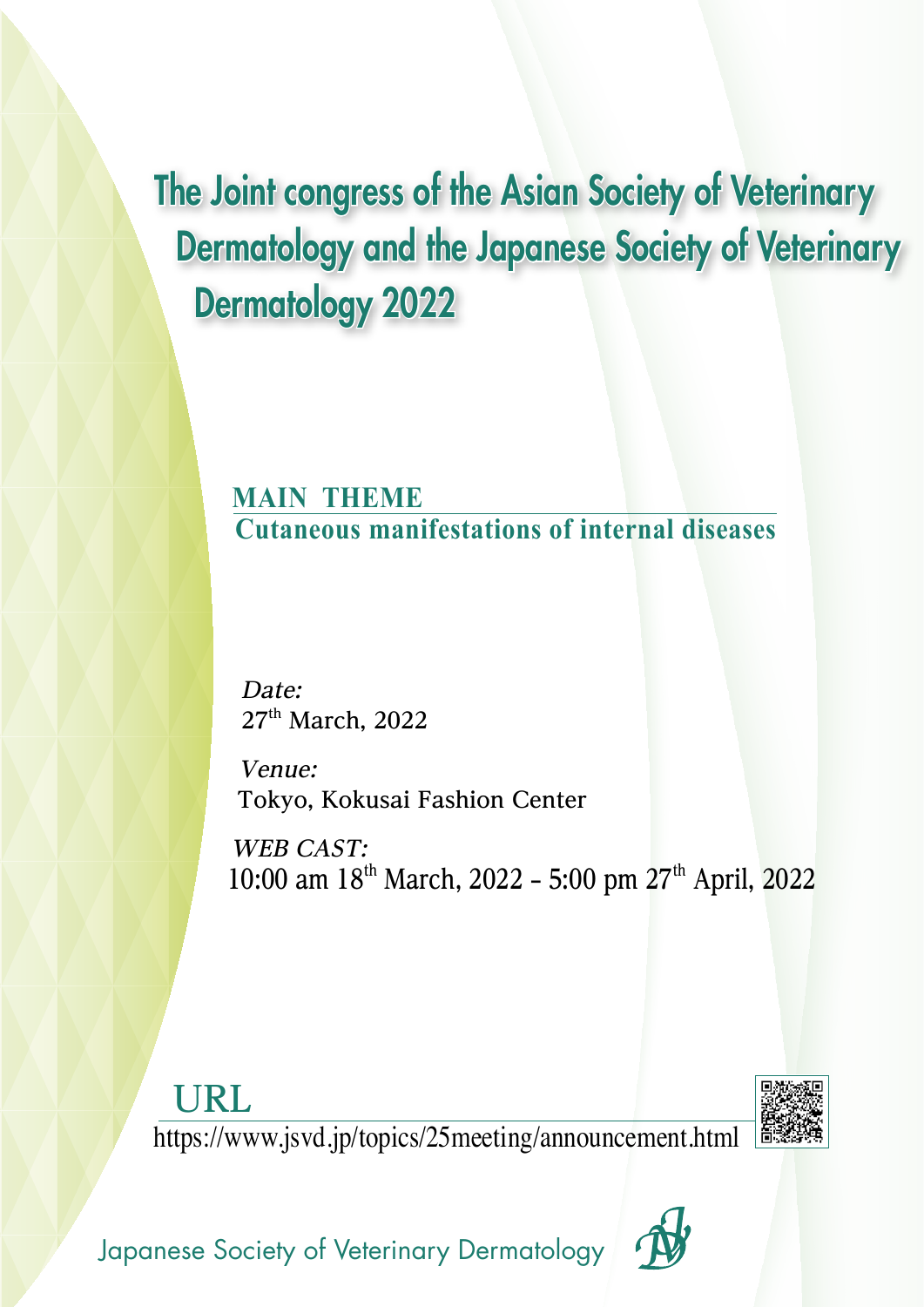### **• JSVD / AISVD Invited Lecture (English and Japanese interpretation) Online Streaming**

Dermatological Manifestations of Systemic Disease …Catherine Outerbridge (UCDAVIS) Advanced Therapeutics for Canine Alopecia ………Chie Tamamoto-Mochizuki(NC State University) Moderator: Koji Nishifuji (Tokyo University of Agriculture and Technology)

### **●Science Lecture - Ltching and Nerves - (Japanese version only)**

Takaharu Okada(RIKEN)

Moderator: Masahiko Nagata (ASC)

### **●Symposium - Dermadrome Stream - (Japanese version only)**

Canine Hyperadrenocortical Hyperfunction and Hypothyroidism from the Perspective of a Physician …………………………………… Masahiko Sato (Veterinary Specialists Emergency Center) Liver Disease ……………………………… Hideyuki Kanamoto (DVMs Animal Medical Center Yokohama) Blood Disease ……………………………… Aki Ohmi(University of Tokyo) Tumor Skin Metastasis / Paraneoplastic Syndrome …Kei Harada (Japan Small Animal Medical Center) Dermatology Moderator : Takafumi Osumi (Animal Dermatology Consultant)

Nobuo Murayama (Dermatology Services for Dogs and Cats)

Clinical Pathology Moderator: Seigo Ogasawara (IDEXX Laboratories)

### **●Skin Immunity / Allergy Advanced Lecture (Japanese version only)**

Atopic Dermatitis ~ Common Sense of Changing Pathology ~  $\cdots$  Ryota Asahina (Kyoto University) Mystery of Cytokine Network …………………………………………… Tetsuro Kobayashi (RIKEN) Moderator: Keita Iyori (Vet Derm Tokyo)

**JSVD Research Report (Japanese version only)**

Canine Atopic Dermatitis ……………………………………… Ryota Asahina (Kyoto University) Canine Pyoderma ……………………………………………… Masahiro Yamasaki (Iwate University)

**●Luncheon seminar (Japanese version only)**

①Hill's Colgate Japan, Inc

I would use it like this! Dermatology's new generation food. …Dr. Shinichi Yokoi(Sennan Animal Hospital)

②Zoetis Japan Inc.

 -Don't try too hard- Clinical approach to immune- mediated skin disorders Speaker: Sadatoshi Maeda, DVM, Ph.D, M.S.(Faculty of Applied Biological Sciences, Gifu University)

### **●Sponsorship seminars (Japanese version only)**

①V and P company

The "internal approach" to skin diseases …………………Mariko Esumi(Vet Craft)

②Zoetis Japan Inc.

The Science of Itch - Control of itch in pruritic skin disease for dogs - Language: Japanese Part1 The Science of Itch

Speaker: Andrea Gonzales, PhD (Senior Research Director Companion Animal Research Veterinary Medicine Research and Development (VMRD) Zoetis, USA)

Part2 Integrating Cytopoint into your veterinary practice Speaker: Valerie A. Fadok, DVM, PhD, DACVD (Senior Veterinary Dermatologist Zoetis, USA)

### **●AiSVD lectures (English and Japanese translation) Online Streaming**

Advances in Diagnosis and Therapy of Canine Atopic Dermatitis……Hsiao Yun-Hsia(VDT Co., Ltd) Antimicrobial Resistance in Cutaneous Pathogens ………… Dr. Jaeeun Hyun (Gyeongsang National University) What's New in Feline Allergic Diseases ………………… Dr. Stefan Hobi (City University of Hong Kong)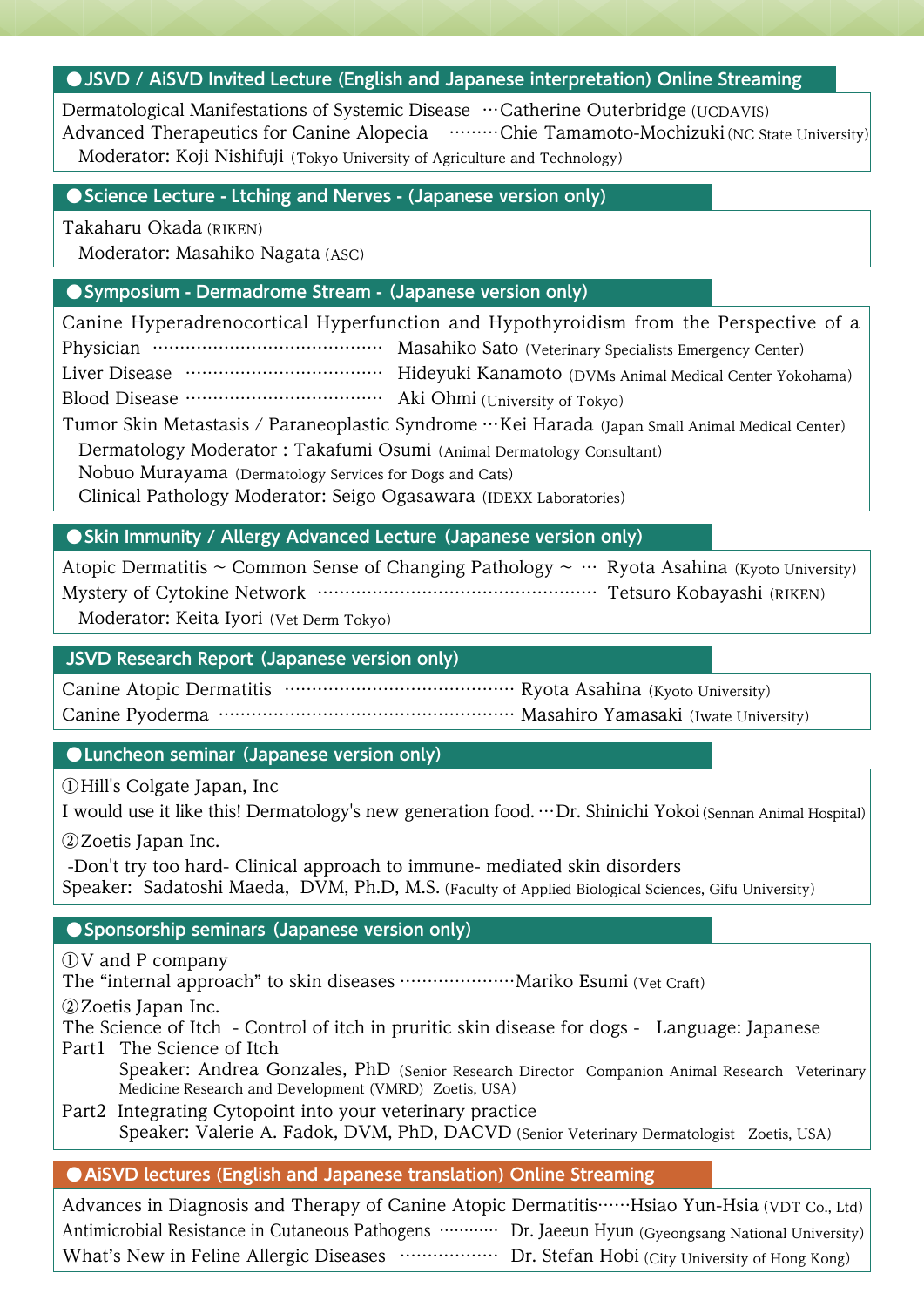# *Time Table*

| 9:00  |                                                                                                                                                                                                       |
|-------|-------------------------------------------------------------------------------------------------------------------------------------------------------------------------------------------------------|
|       | Hall 1 (KFC Hall)                                                                                                                                                                                     |
|       | 9:20 Opening Speech                                                                                                                                                                                   |
| 9:30  | $9:30 - 10:30$<br>(40 min lecture and 20min discussion)<br>Symposium - Dermadrome Stream-<br>Canine Hyperadrenocortical Hyperfunction and                                                             |
| 10:00 | Hypothyroidism from the Perspective of a Physician -<br>Masahiko Sato (Veterinary Specialists Emergency Center)<br>Moderator<br>Takafumi Osumi Nobuo Murayama Seigo Ogasawara                         |
| 10:30 | $10:50 - 11:50$                                                                                                                                                                                       |
| 11:00 | (40 min lecture and 20min discussion)<br>Symposium - Dermadrome Stream-<br>Liver Disease                                                                                                              |
| 11:30 | Hideyuki Kanamoto (DVMs Animal Medical Center Yokohama)<br>Moderator<br>Takafumi Osumi Nobuo Murayama Seigo Ogasawara                                                                                 |
| 12:00 | <b>Best Paper Award</b>                                                                                                                                                                               |
|       | $12:00 - 12:30$ (30min)                                                                                                                                                                               |
| 12:30 | <b>Annual General Meeting</b>                                                                                                                                                                         |
|       |                                                                                                                                                                                                       |
|       | $12:40 - 13:30$ (50min)<br>Luncheon seminar 1                                                                                                                                                         |
| 13:00 | I would use it like this! Dermatology's                                                                                                                                                               |
|       | new generation food.                                                                                                                                                                                  |
| 13:30 | Dr. Shinichi Yokoi (Sennan Animal Hospital)<br>Sponsorship: Hill's Colgate Japan, Inc.                                                                                                                |
| 14:00 | $13:50 - 14:50$<br>(40 min lecture and 20min discussion)<br>Symposium - Dermadrome Stream-                                                                                                            |
| 14:30 | <b>Blood Disease</b><br>Aki Ohmi (University of Tokyo)<br>Moderator                                                                                                                                   |
|       | Takafumi Osumi Nobuo Murayama Seigo Ogasawara                                                                                                                                                         |
| 15:00 |                                                                                                                                                                                                       |
| 15:30 | $15:10 - 16:10$<br>(40 min lecture and 20min discussion)<br><b>Symposium</b> -Dermadrome Stream-<br>Tumor Skin Metastasis / Paraneoplastic Syndrome<br>Kei Harada (Japan Small Animal Medical Center) |
| 16:00 | Moderator<br>Takafumi Osumi Nobuo Murayama Seigo Ogasawara                                                                                                                                            |
| 16:30 | $16:30 - 17:30$ (60min)<br><b>JSVD Research Report</b>                                                                                                                                                |
| 17:00 | <b>Canine Atopic Dermatitis</b><br>Ryota Asahina (Kyoto University)                                                                                                                                   |
| 17:30 | Canine Pyoderma<br>Masahiro Yamasaki (Iwate University)                                                                                                                                               |
|       |                                                                                                                                                                                                       |

### Hall 2 (KFC Hall Annex)

 $9:30 - 10:30$  (60min) **Science Lecture**  Ltching and Nerves

Takaharu Okada (RIKEN)

Moderator: Masahiko Nagata

#### $10:50 - 11:50$  (60min)

**Skin Immunity / Allergy Advanced Lecture** Atopic Dermatitis ~ Common Sense of Changing Pathology ~

Ryota Asahina (Kyoto University) Moderator: Keita Iyori **Sponsorship: Nippon Zenyaku Kogyo Co., Ltd.** 

 $12:40 - 13:30$  (50min) **Luncheon seminar ②** -Don't try too hard- Clinical approach to immune- mediated skin disorders Sadatoshi Maeda, DVM, Ph.D, M.S. (Faculty of Applied Biological Sciences, Gifu University) **Sponsorship: Zoetis Japan Inc.**

 $13:50 - 14:50$  (60min)

**Clinical / Scientific Abstract (JSVD)**

 $15:10 - 16:10$  (60min) **Clinical / Scientific Abstract (JSVD)**

16:30 - 17:30(60 分) **Skin Immunity / Allergy Advanced Lecture Mystery of Cytokine Network** Tetsuro Kobayashi (RIKEN)

Moderator: Keita Iyori **Sponsorship: Nippon Zenyaku Kogyo Co., Ltd.** 

### **Online Streaming**

**■ JSVD/AiSVD Invited lecture • Dermatological Manifestations of Systemic Disease** Catherine Outerbridge (UCDAVIS)

**•Advanced Therapeutics for Canine Alopecia** Chie Tamamoto-Mochizuki (NC State University)

Moderator: Koji Nishifuji (Tokyo University of Agriculture and Technology)

#### **■ AiSVD lectures**

- **Advances in Diagnosis and Therapy of Canine Atopic Dermatitis** Hsiao Yun-Hsia (VDT Co., Ltd)
- **•Antimicrobial Resistance in Cutaneous Pathogens**

Dr. Jaeeun Hyun (Gyeongsang National University)

**• What's New in Feline Allergic Diseases** Dr. Stefan Hobi (City University of Hong Kong)

#### **■ AiSVD Clinical / Scientific Abstract**